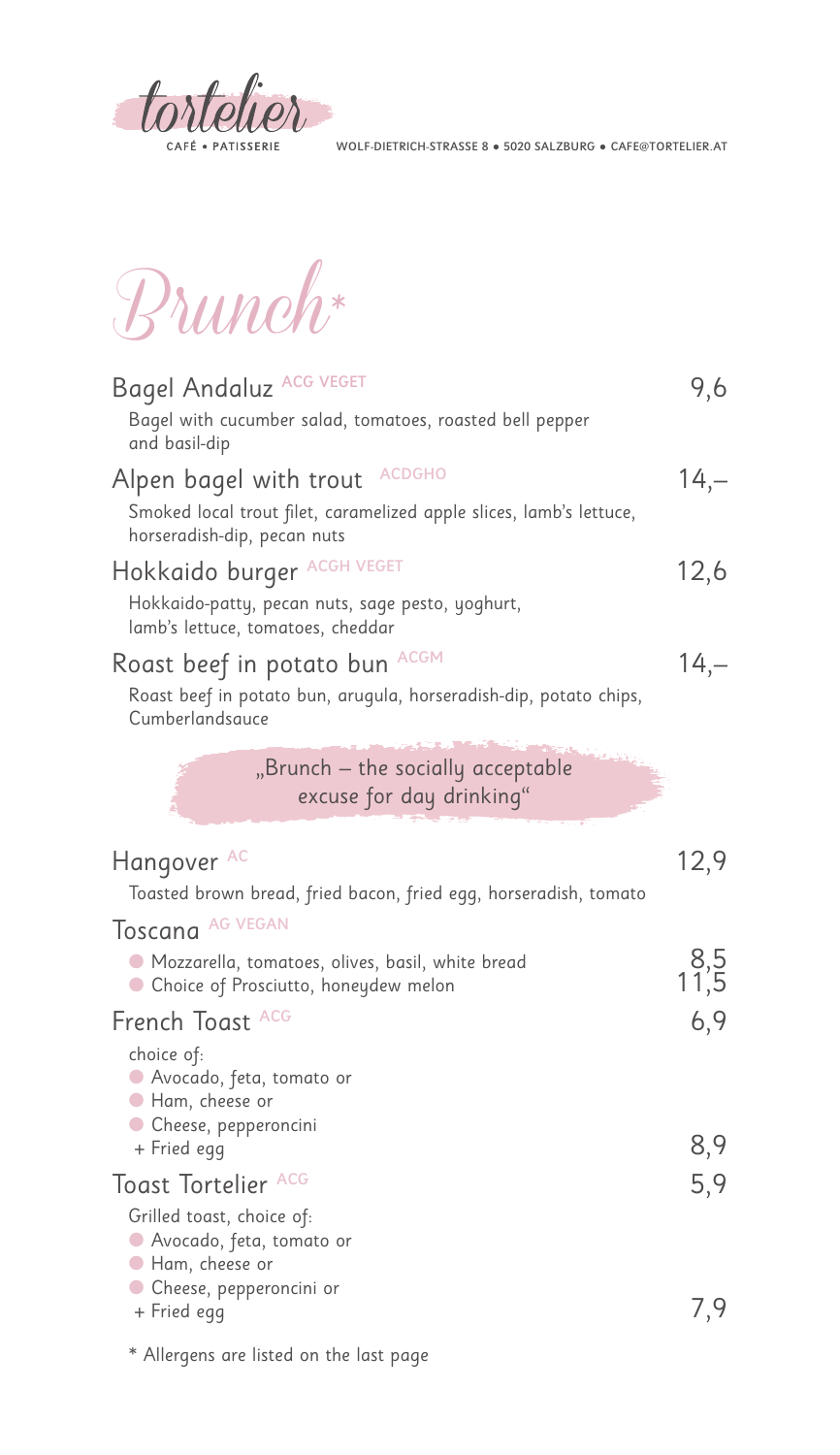

Classics

| Croissant AG VEGET                                | 2,3    |
|---------------------------------------------------|--------|
| Sourdough rye bread I bread roll AG VEGET         | 1,3    |
| Choice of:                                        |        |
| $\bullet$ Butter $^G$ or vegan butter             | $+1,3$ |
| Hummus <sup>N</sup>                               | $+1,5$ |
| $\bullet$ Organic, soft boiled egg $^\circ$       | $+2,-$ |
| Fried egg (1 organic-egg) <sup>c</sup>            | $+2,-$ |
| $\bullet$ Scrambled egg (2 organic-eggs) $^\circ$ | $+4,9$ |
| Ham and eggs <sup>c</sup>                         | $+6,9$ |
| Ham                                               | $+3,5$ |
| Cheese <sup>G</sup>                               | $+3,5$ |
| Salami                                            | $+3,5$ |
| • Smoked trout <sup>o</sup>                       | $+4,5$ |
| • Half of an avocado                              | $+3,-$ |
| • Vegetable sticks                                | $+2,5$ |
| Homemade Jam                                      | $+1,5$ |
| $\bullet$ Honey                                   | $+1,5$ |
| • Nutella EFGH                                    | $+1,5$ |

"Small extras make the day worth while"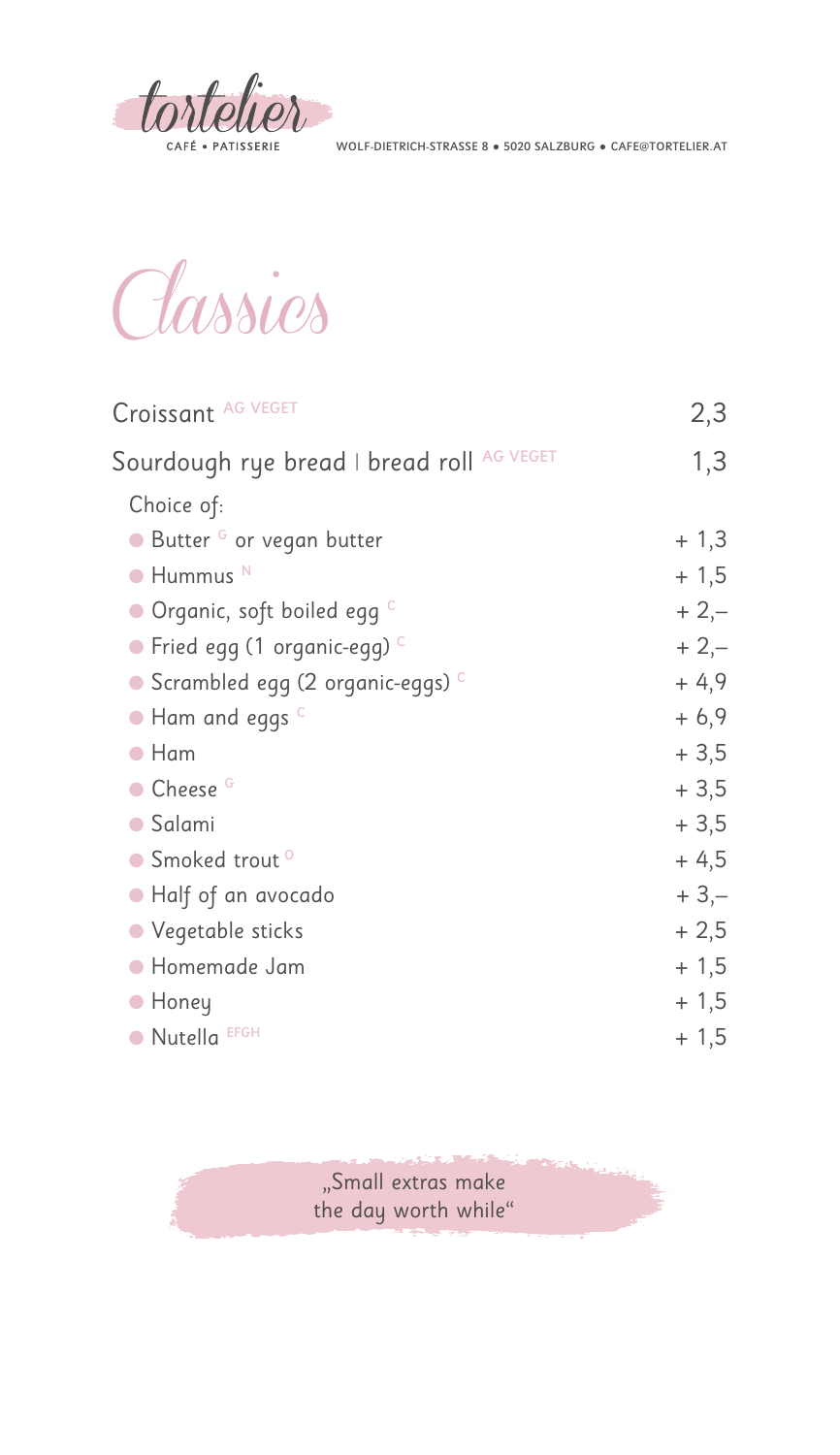

Pancakes | Waffle ACG VEGET

WOLF-DIETRICH-STRASSE 8 ● 5020 SALZBURG ● CAFE@TORTELIER.AT

Sweet Breakfast

| <b>FULLARES</b> PVUILLE                                          |     |
|------------------------------------------------------------------|-----|
| Choice of:                                                       |     |
| • Maple syrup or                                                 | 8,5 |
| • Fruits or                                                      | 9,9 |
| • Cheese-cake-cream CG or                                        | 9,9 |
| • Nougat-cream EFGH                                              | 9,9 |
| Honolulu AGHO VEGET                                              | 7.9 |
| Llamannada aisimilah aata (flaussad aata sasanut flaksa almanda) |     |

Homemade overnight oats (flaxseed, oats, coconut flakes, almonds) with fruits, yoghurt (or vegan coconut yoghurt) granola

Homemade Smoothies

| Sunrise <sup>O VEGAN</sup>               | $5 -$ |
|------------------------------------------|-------|
| Strawberries, banana, coconut milk 0,3 l |       |
| Green Deal <sup>O VEGAN</sup>            | 6,5   |
| Avocado, banana, coconut, protein 0,3 l  |       |



| Ginger iced tea                | 3.9 |
|--------------------------------|-----|
| Ginger, organic lemon 0,3 l    |     |
| Black iced ea                  | 3.9 |
| Earl Grey, organic lemon 0,3 l |     |
| Fresh Garden                   | 3.9 |
| Peach fruit tea 0,3 l          |     |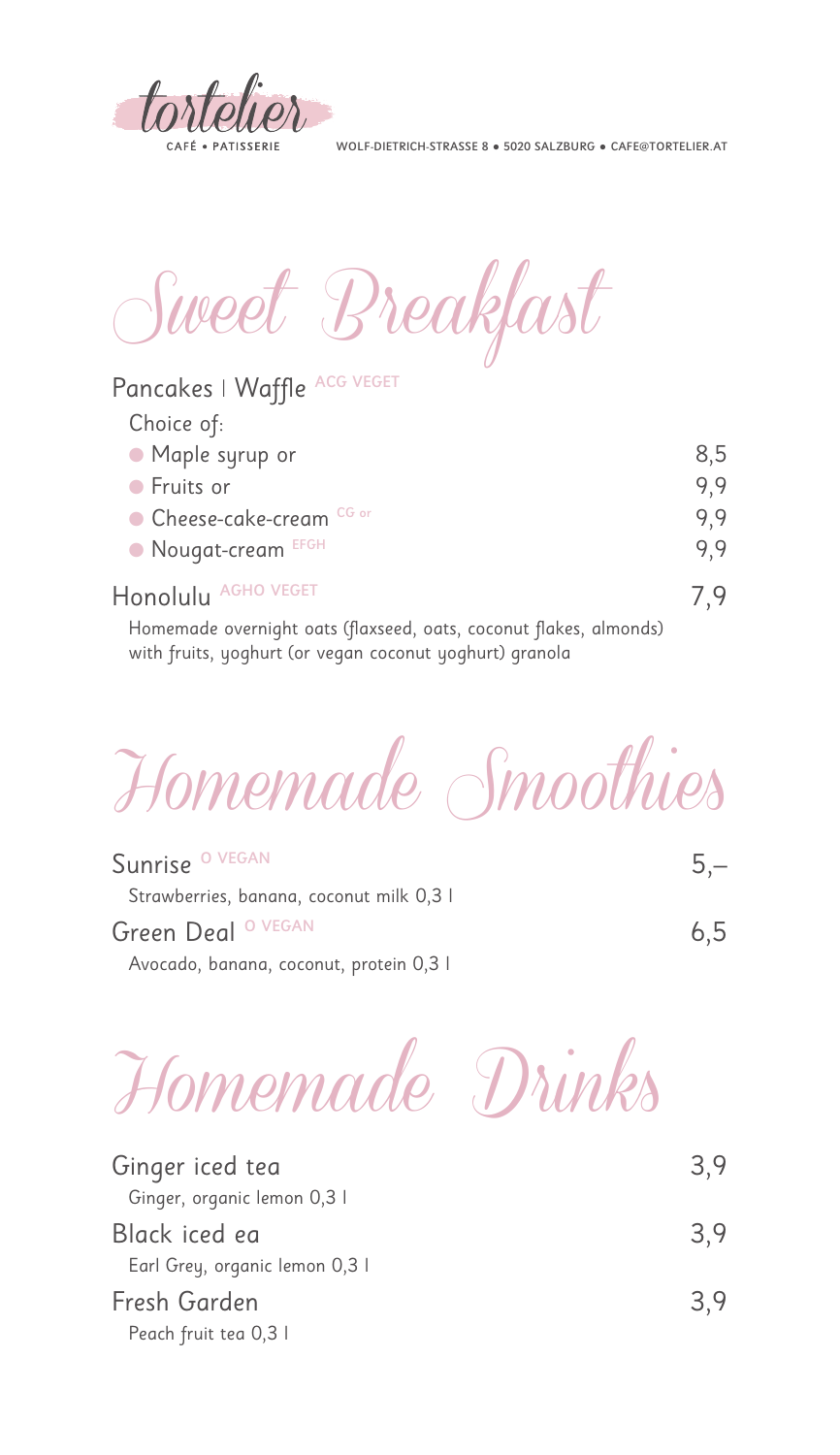

Coffee & Chocolate

| Espresso                                  | 2,9 |
|-------------------------------------------|-----|
| Doppio                                    | 3,9 |
| Espresso Macchiato <sup>G</sup>           | 3,3 |
| Small Mocca <sup>G</sup>                  | 3,3 |
| Large Mocca <sup>G</sup>                  | 4,4 |
| Cappuccino <sup>G</sup>                   | 3,9 |
| Verlängerter <sup>G</sup>                 | 3,5 |
| Latte Macchiato <sup>G</sup>              | 4,5 |
| Cold brew coffee                          | 4,3 |
| Hot chocolate dark I light $G$            | 4,5 |
| Chai Latte G                              | 4,5 |
| Matcha Latte G                            | 4,5 |
| Vanille Latte <sup>G</sup>                | 4,5 |
| Cafe Corretto (Espresso with 2 cl Grappa) | 5,9 |
| Tortelier Coffee with 2 cl Baileys CG     | 5,9 |

| Oat milk          | $+0,7$ |
|-------------------|--------|
| Soy milk          | $+0,7$ |
| Coconut milk      | $+0,7$ |
| Rice milk         | $+0,7$ |
| Lactose-free milk | $+0,7$ |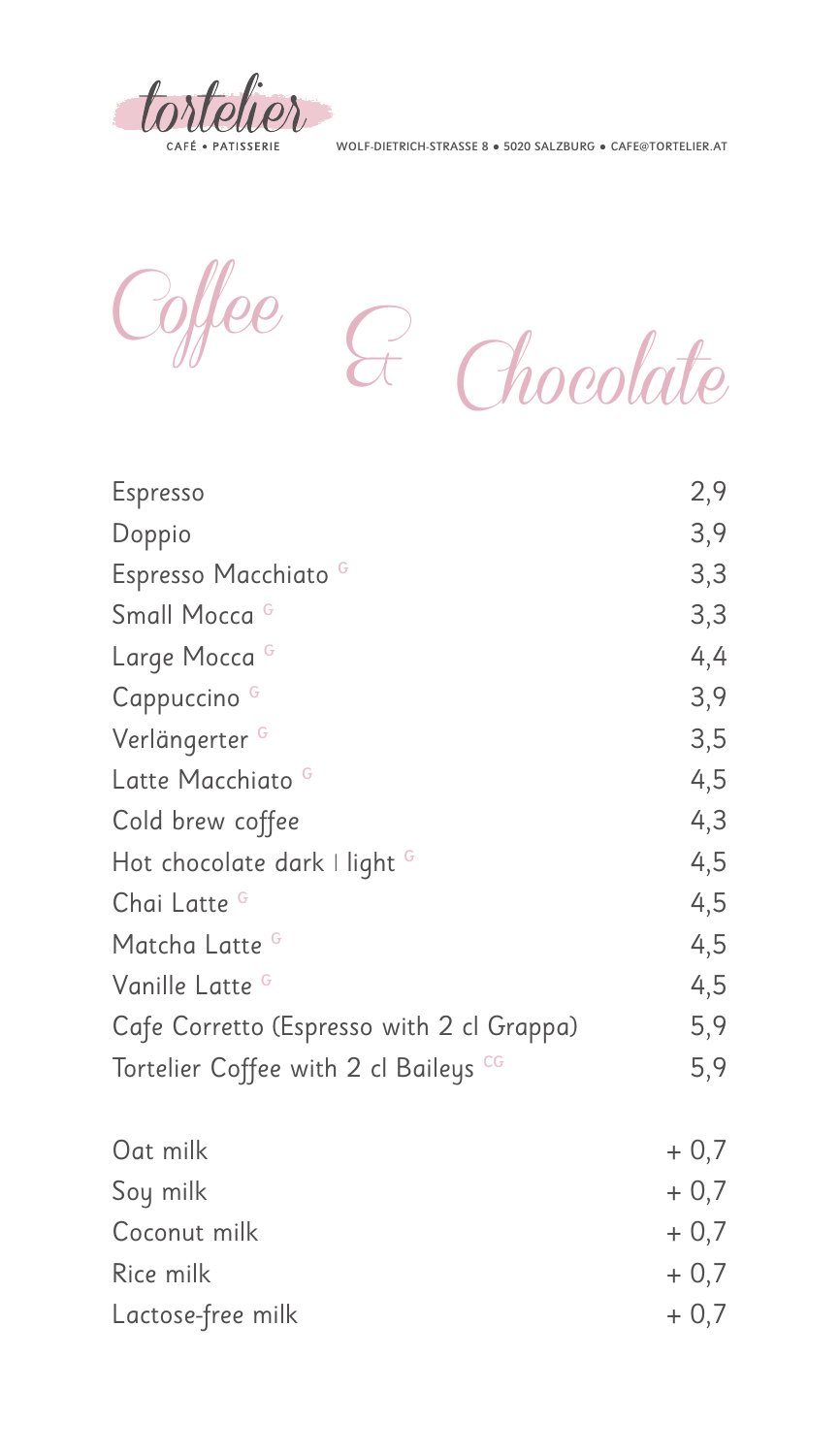

## Tea

| Organic-Darjeeling - indian blacktea summerblend 3,7 |     |
|------------------------------------------------------|-----|
| Earl Grey - indian blacktea autumnblend              | 3,7 |
| Jasmine Gold - chinese greentea springblend          | 3,7 |
| Organic mountainherbs - swiss style                  | 3,7 |
| Rooibos Cream Orange - herbal tea                    | 3,7 |
| Sweet Berries - fruit tea                            | 3,7 |
| Ayurveda Herbs & Ginger - herbal tea                 | 3,7 |

"Excellent Leaf-Tea by Ronnefeldt Berlin"

## Water & Co

| Mineral Montes 0,33   0,75 stil   sparkling  | 3,2   6,1 |
|----------------------------------------------|-----------|
| Soda 0,3   0,5                               | 2,412,9   |
| Soda Lemon 0,3   0,5                         | 2,813,2   |
| Elderberry soda                              | 2,813,2   |
| Rauch fruit juices 0,2                       | 3,2       |
| Mango, apple, orange fairtrade, blackcurrant |           |
| Rauch juices spritz with soda 0,3   0,5      | 3,914,5   |
| Cola, Fanta, Sprite, Almdudler 0,33          | 3,9       |
| Tonic Schweppes 0,2                          | 3,9       |
| Red Bull 0,25                                | 4,1       |
|                                              |           |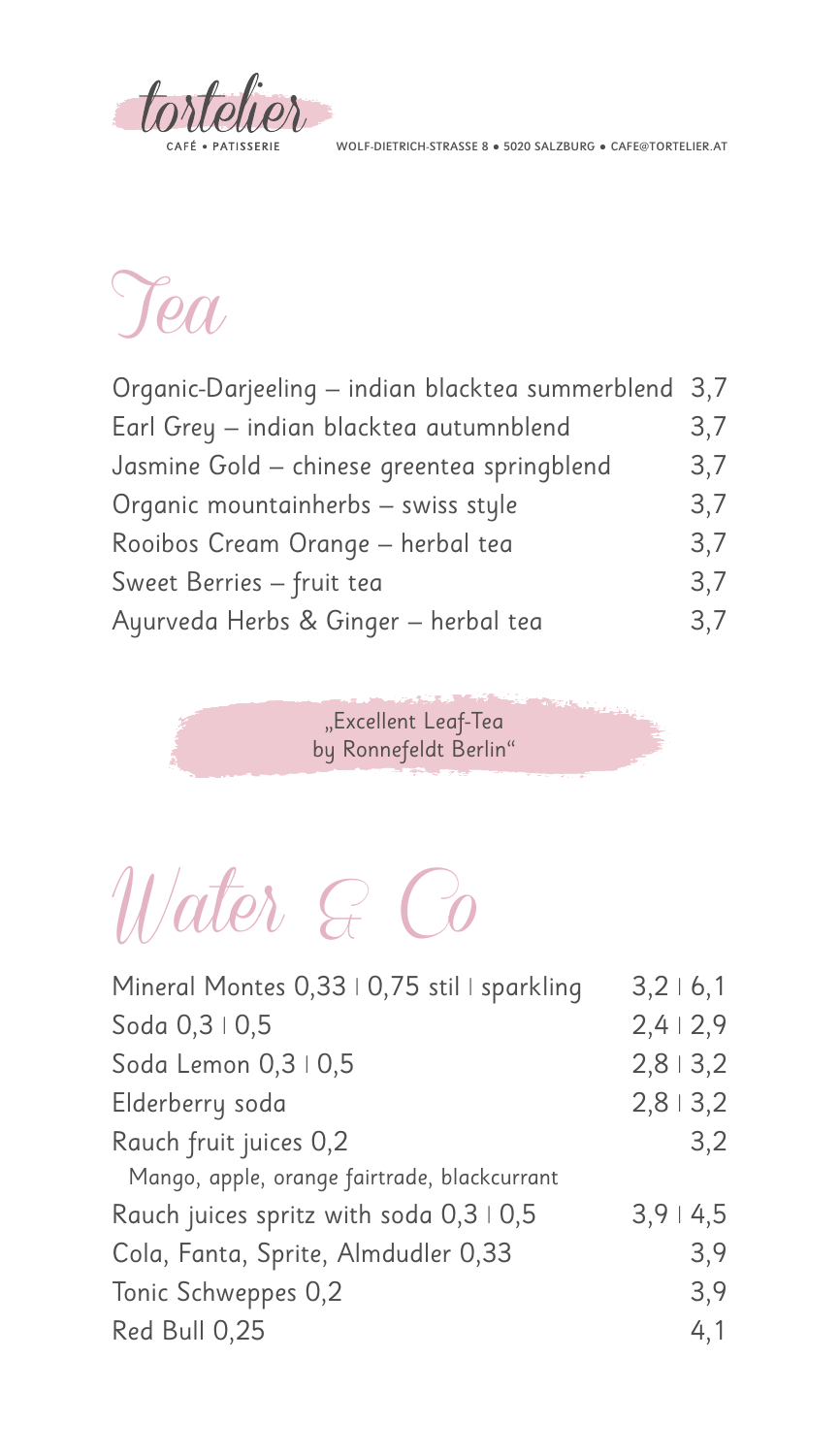tortelier

Whitewin Frizzante &

| Grüner Veltliner 0,125   0,75 °<br>Weingut Milan Sukal | $3,6$   18,-     |
|--------------------------------------------------------|------------------|
| Morillon 0,125   0,75 °<br>Weingut Kröll               | $3,8$   19,-     |
| Sauvignon Blanc 0,125   0,75 °<br>Weingut Milan Sukal  | 3,9119,5         |
| Frizzante Cuvée 0,1   0,75 °<br>Weingut Milan Sukal    | $4,1 \perp 24,6$ |
| Chardonnay Sekt 0,1   0,75 °<br>Weingut Kröll          | 4,9129,4         |

Redwine

| Zweigelt Klassik 0,125   0,75 °<br>Weingut Kröll         | $3,6$   18,- |
|----------------------------------------------------------|--------------|
| Pinot Noir 0,125   0,75 °<br>Weingut Milan Sukal (Czech) | $4,6$   23,- |
| Pro Prátele Cuvée 0,125   0,75 °<br>Weingut Milan Sukal  | $4,9$   24,5 |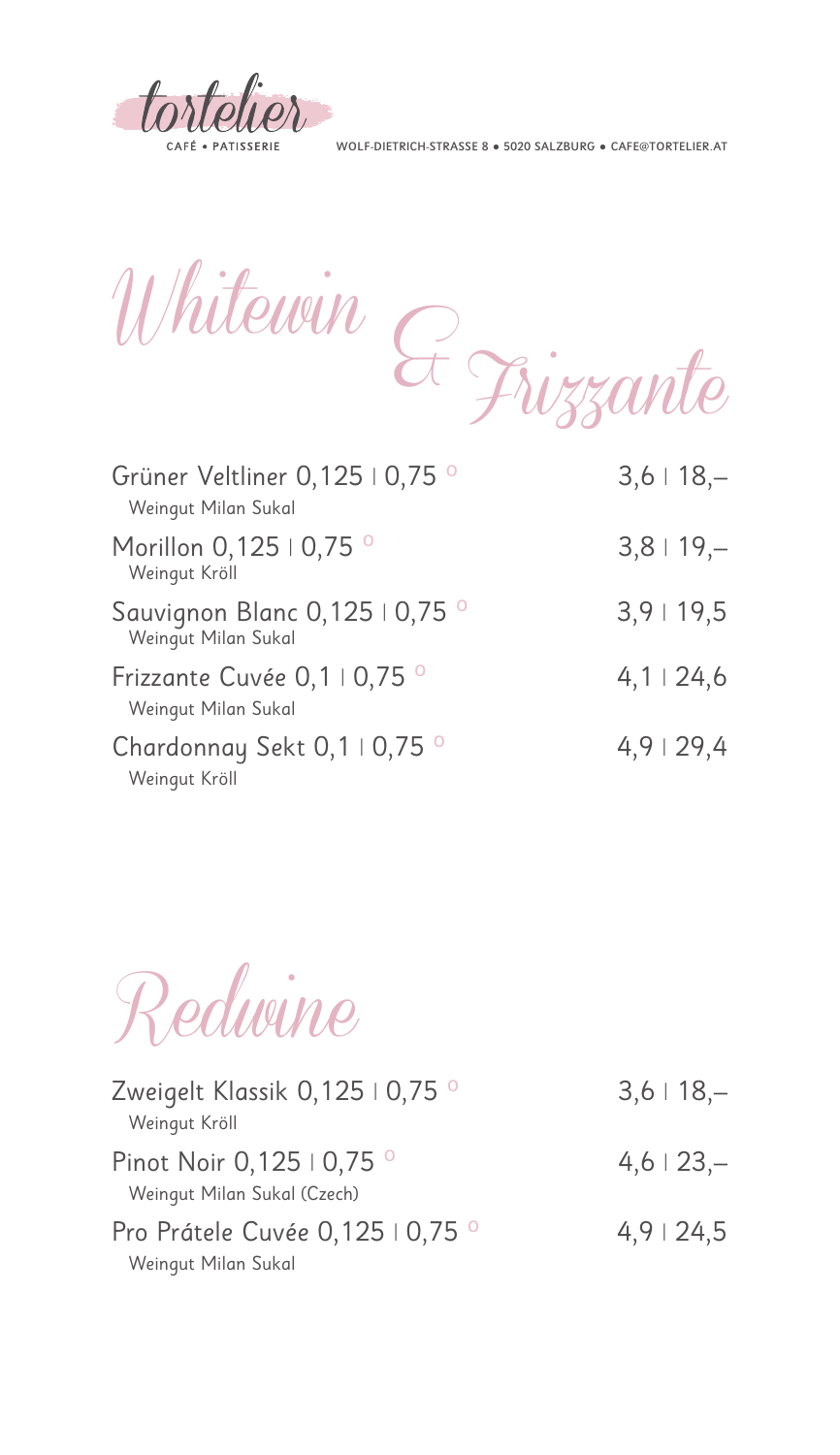



| Whitewine spritz $0,25$ <sup>o</sup>           | 3.5 |
|------------------------------------------------|-----|
| Summerspritz 0,4 <sup>o</sup>                  | 4,1 |
| Aperol Spritz with whitewine $0,25$ $^{\circ}$ | 4,8 |
| Aperol Spritz with prosecco 0,25 °             | 5,8 |
| Hugo $0,25$ <sup>o</sup>                       | 4.8 |

## Beer

| Stiegl Goldbräu 0,33 A                   | 3,5 |
|------------------------------------------|-----|
| Stiegl hell 0,33 A                       | 3,7 |
| Stiegl Freibier (alcohol free) 0,33 A    | 3,5 |
| Stiegl Weiße (wheat beer) 0,33 A         | 3,9 |
| Franziskaner Weißbier (wheat beer) 0,5 A | 4,9 |
| Stiegl Radler lemon 0,33 A               | 3,7 |
| Stiegl Radler lemon alcohol free 0,33 A  | 3,7 |
| Stiegl Pils 0,33                         | 3,9 |

Spirits

| Alte Waldhimbeere Prinz (raspberry) 2 cl <sup>o</sup> | 3,9 |
|-------------------------------------------------------|-----|
| Grappa 2 cl <sup>o</sup>                              | 3.5 |
| Baileys 2 cl <sup>og</sup>                            | 3,5 |